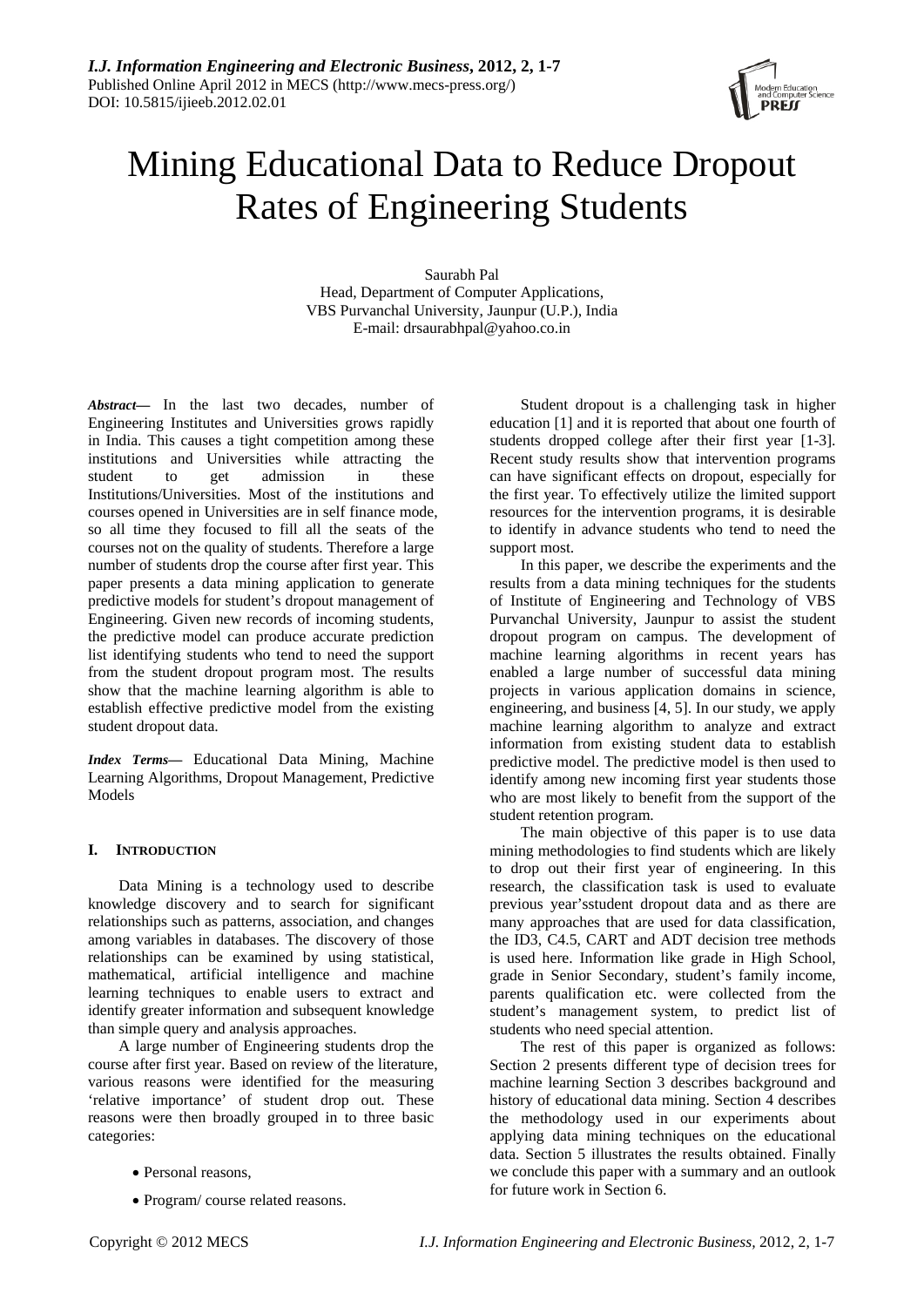# **II. DECISION TREE**

Decision trees are often used in classification and prediction. It is simple yet a powerful way of knowledge representation. A decision tree is a flowchart-like tree structure, where each internal node is denoted by rectangles, and leaf nodes are denoted by ovals. All internal nodes have two or more child nodes. All internal nodes contain splits, which test the value of an expression of the attributes. Arcs from an internal node to its children are labeled with distinct outcomes of the test. Each leaf node has a class label associated with it.

The decision tree classifier has two phases [4]:

- Growth phase or Build phase.
- Pruning phase.

The tree is built in the first phase by recursively splitting the training set based on local optimal criteria until all or most of the records belonging to each of the partitions bearing the same class label. The tree may overfit the data.

The pruning phase handles the problem of over fitting the data in the decision tree. The prune phase generalizes the tree by removing the noise and outliers. The accuracy of the classification increases in the pruning phase.

Pruning phase accesses only the fully grown tree. The growth phase requires multiple passes over the training data. The time needed for pruning the decision tree is very less compared to build the decision tree.

#### *A. ID3 (Iterative Dichotomise 3)*

This is a decision tree algorithm introduced in 1986 by Quinlan Ross [6]. It is based on Hunts algorithm. The tree is constructed in two phases. The two phases are tree building and pruning.

ID3 uses information gain measure to choose the splitting attribute. It only accepts categorical attributes in building a tree model. It does not give accurate result when there is noise. To remove the noise preprocessing technique has to be used.

To build decision tree, information gain is calculated for each and every attribute and select the attribute with the highest information gain to designate as a root node. Label the attribute as a root node and the possible values of the attribute are represented as arcs. Then all possible outcome instances are tested to check whether they are falling under the same class or not. If all the instances are falling under the same class, the node is represented with single class name, otherwise choose the splitting attribute to classify the instances.

Continuous attributes can be handled using the ID3 algorithm by discretizing or directly, by considering the values to find the best split point by taking a threshold on the attribute values. ID3 does not support pruning.

# *B. C4.5*

This algorithm is a successor to ID3 developed by Quinlan Ross [6]. It is also based on Hunt's algorithm.C4.5 handles both categorical and continuous attributes to build a decision tree. In order to handle continuous attributes, C4.5 splits the attribute values into two partitions based on the selected threshold such that all the values above the threshold as one child and the remaining as another child. It also handles missing attribute values. C4.5 uses Gain Ratio as an attribute selection measure to build a decision tree. It removes the biasness of information gain when there are many outcome values of an attribute.

At first, calculate the gain ratio of each attribute. The root node will be the attribute whose gain ratio is maximum. C4.5 uses pessimistic pruning to remove unnecessary branches in the decision tree to improve the accuracy of classification.

# *C. CART*

CART stands for Classification And Regression Trees introduced by Breiman [6]. It is also based on Hunt's algorithm. CART handles both categorical and continuous attributes to build a decision tree. It handles missing values.

CART uses Gini Index as an attribute selection measure to build a decision tree .Unlike ID3 and C4.5 algorithms, CART produces binary splits. Hence, it produces binary trees. Gini Index measure does not use probabilistic assumptions like ID3, C4.5. CART uses cost complexity pruning to remove the unreliable branches from the decision tree to improve the accuracy.

# *D. ADT (Alternating Decision Tree)*

ADTrees were introduced by Yoav Freund and Llew Mason [7]. However, the algorithm as presented had several typographical errors. Clarifications and optimizations were later presented by Bernhard Pfahringer, Geoffrey Holmes and Richard Kirkby [8].

An alternating decision tree consists of decision nodes and prediction nodes. Decision nodes specify a predicate condition. Prediction nodes contain a single number. ADTrees always have prediction nodes as both root and leaves. An instance is classified by an ADTree by following all paths for which all decision nodes are true and summing any prediction nodes that are traversed. This is different from binary classification trees such as CART (Classification and regression tree) or C4.5 in which an instance follows only one path through the tree.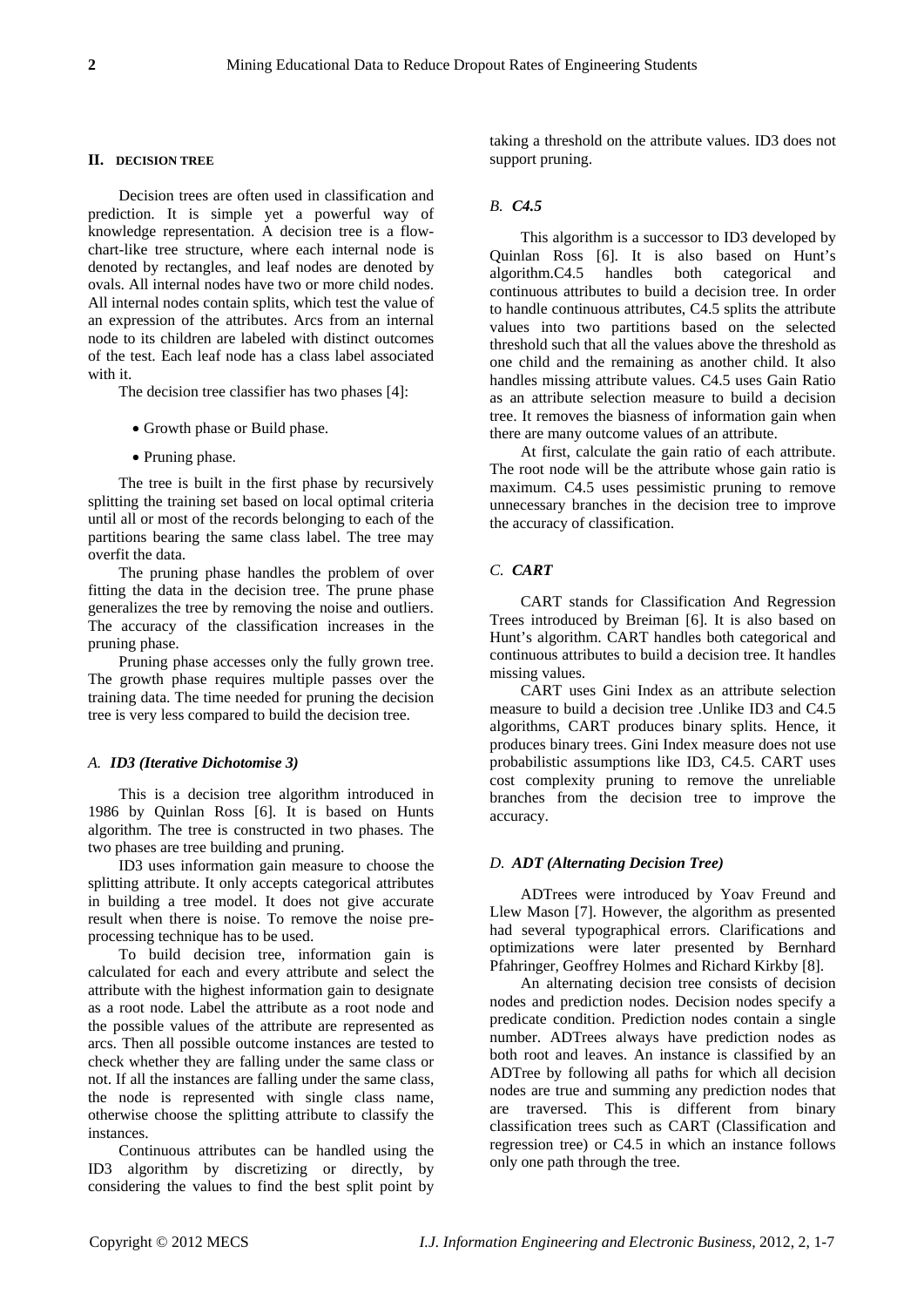The original authors list three potential levels of interpretation for the set of attributes identified by an ADTrees:

- Individual nodes can be evaluated for their own predictive ability.
- Sets of nodes on the same path may be interpreted as having a joint effect
- The tree can be interpreted as a whole.

## **III. BACKGROUND AND RELATED WORK**

Tinto [2] developed the most popular model of retention studies. According to Tinto's Model, withdrawal process depends on how students interact with the social and academic environment of the institution.

Kember [9] describes in an Open distance learning context, researchers tend to place more emphasis on the influence of external environment, such as student's occupation and support from their family, while the concept of social integration into an Open distance learning institution's cultural fabric, is given less weight.

A number of institutions have carried out dropout studies. Some remarkable studies have been undertaken by the British Open University (Ashby [10]; Kennedy & Powell [11]). Different models have been used by these researchers to describe the factors found to influence student achievement, course completion rates, and withdrawal, along with the relationships between variable factors.

Yadav, Bharadwaj and Pal [12] conducted study on retention by selecting 432 students of MCA department, using ID3, C4.5 and ADT decision tree. The result shows that ADT algorithm produce short and accurate prediction list for the student retention purpose by applying the predictive model to the records of incoming new students.

Hijazi and Naqvi [13] conducted as study on the student performance by selecting a sample of 300 students (225 males, 75 females) from a group of colleges affiliated to Punjab university of Pakistan. The hypothesis that was stated as "Student's attitude towards attendance in class, hours spent in study on daily basis after college, students' family income, students' mother's age and mother's education are significantly related with student performance" was framed. By means of simple linear regression analysis, it was found that the factors like mother's education and student's family income were highly correlated with the student academic performance.

Ayesha, Mustafa, Sattar and Khan [14] describe the use of k-means clustering algorithm to predict student's learning activities. The information generated

after the implementation of data mining technique may be helpful for instructor as well as for students.

Bharadwaj and Pal [15] obtained the university students data like attendance, class test, seminar and assignment marks from the students' previous database, to predict the performance at the end of the semester.

Bray [16], in his study on private tutoring and its implications, observed that the percentage of students receiving private tutoring in India was relatively higher than in Malaysia, Singapore, Japan, China and Sri Lanka. It was also observed that there was an enhancement of academic performance with the intensity of private tutoring and this variation of intensity of private tutoring depends on the collective factor namely socio-economic conditions.

Bharadwaj and Pal [17] conducted study on the student performance based by selecting 300 students from 5 different degree college conducting BCA (Bachelor of Computer Application) course of Dr. R. M. L. Awadh University, Faizabad, India. By means of Bayesian classification method on 17 attributes, it was found that the factors like students' grade in senior secondary exam, living location, medium of teaching, mother's qualification, students other habit, family annual income and student's family status were highly correlated with the student academic performance.

Quadri and Kalyankar [18] have predicted student's academic performance using the CGPA grade system where the data set comprised of the students gender, his parental education details, his financial background etc.

Yadav, Bharadwaj and Pal [19] obtained the university students data like attendance, class test, seminar and assignment marks from the students' database, to predict the performance at the end of the semester using three algorithms ID3, C4.5 and CART and shows that CART is the best algorithm for classification of data.

## **IV. DATA MINING PROCESS**

Success percentage of an institute can be improved knowing the reasons for dropout student. A number of parameters are considered for predicting the academic outcome of a student. Prediction models that include all personal, social, psychological and other environmental variables are necessitated for the effective prediction of the performance of the students.

# *E. Data Preparations*

The data set used in this paper contains engineering students information collected from the Institute of Engineering and Technology, VBS Purvanchal University, Jaunpur for a period of five years in period from 2006-07 to 2010-11. The engineering graduate student's data set consists of 1650 record. The year wise admitted and dropout student's records are shown in table I.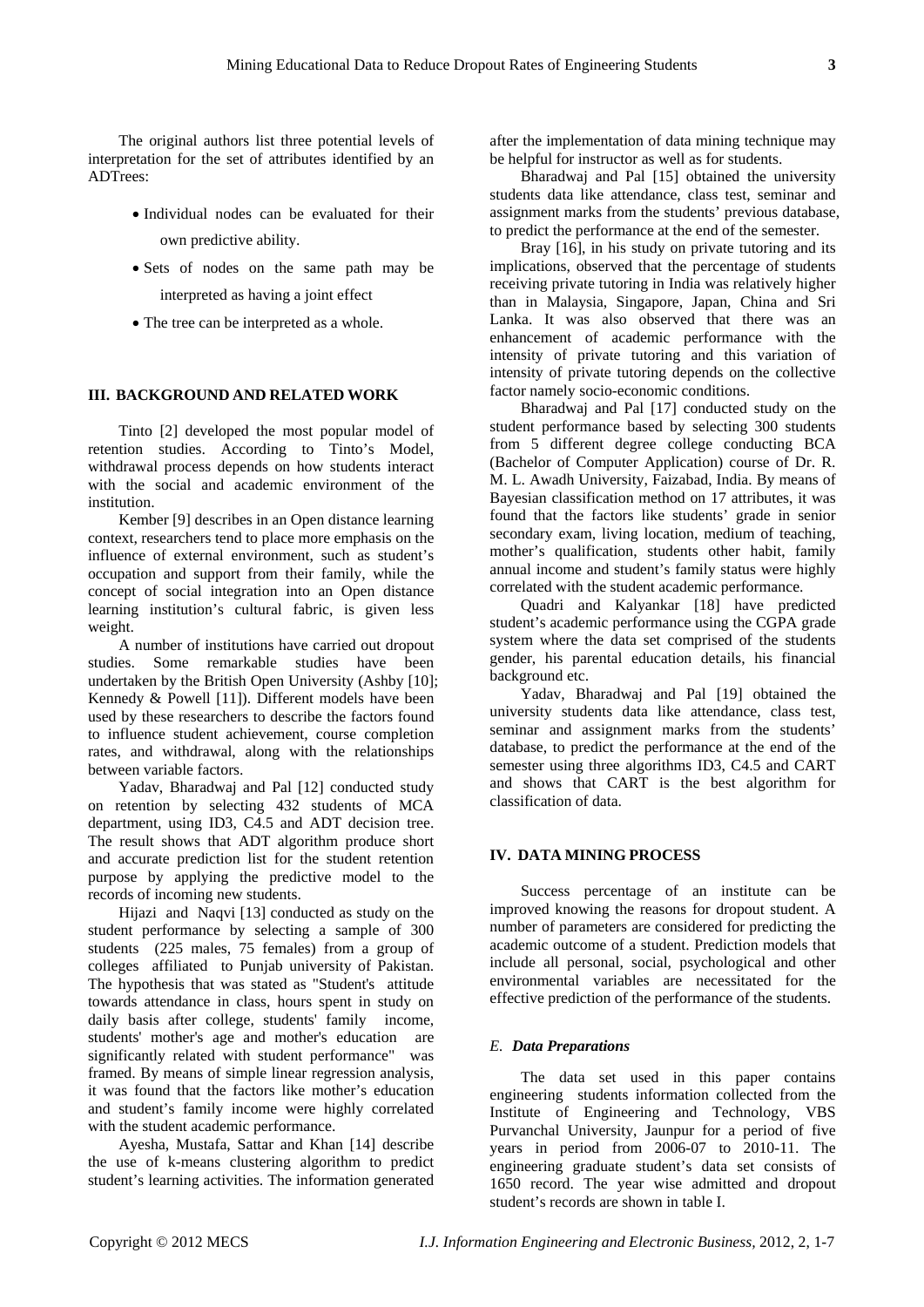| <b>Session</b> | <b>B.Tech</b> | <b>B.</b> Tech II | <b>Dropout</b> |
|----------------|---------------|-------------------|----------------|
|                | I Year        | Year              |                |
| 2006-07        | 342           | 280               | 62             |
| 2007-08        | 349           | 279               | 70             |
| 2008-09        | 331           | 255               | 76             |
| 2009-10        | 336           | 266               | 70             |
| 2010-11        | 292           | 230               | 62             |

TABLE I ADMITTED AND DROPOUT STUDENTS

#### *F. Data selection and Transformation*

In this step only those fields were selected which were required for data mining. The data was collected through the enrolment form filled by the student at the time of admission. The student enter their demographic data (category, gender etc), past performance data (SSC or 10th marks, HSC or  $10 + 2$  exam marks etc.), address and contact number. Most of the attributes reveal the past performance of the students. A few derived variables were selected. While some of the information for the variables was extracted from the database. All the predictor and response variables which were derived from the database are given in Table II for reference.

The domain values for some of the variables were defined for the present investigation as follows:

- **Branch** The courses offered by VBS Purvanchal University, Jaunpur are Computer Science and Engineering (*CSE*), Information Technology (*IT*) Mechanical Engineering (*ME*), Electrical Engineering (*EE*), Electronics and Communication Engineering (*ECE*) and Electronics and Instrumentation Engineering (*EIE*).
- **Cat** From ancient time Indians are divided in many categories. These factors play a direct and indirect role in the daily lives including the education of young people. Admission process in India also includes different percentage of seats reserved for different categories. In terms of social status, the Indian population is grouped into four categories: Unreserved, Other Backward Class (OBC), Scheduled Castes (SC) and Scheduled Tribes (ST). Possible values are *Unreserved, OBC, SC and ST*.
- **HSG** Students grade in High School education. Students who are in state board appear for six subjects each carry 100 marks. Grade are assigned to all students using following mapping *O – 90% to 100%, A – 80% - 89%, B – 70% - 79%, C – 60% - 69%, D – 50% - 59%, E – 40% - 49%, and F - < 40%.*

• **SSG** - Students grade in Senior Secondary education. Students who are in state board appear for five subjects each carry 100 marks. Grade are assigned to all students using following mapping *O – 90% to 100%, A – 80% - 89%, B – 70% - 79%, C – 60% - 69%, D – 50% - 59%, E – 40% - 49%, and F - < 40%.*

| <b>Variables</b> | <b>Description</b>             | <b>Possible Values</b>     |  |
|------------------|--------------------------------|----------------------------|--|
| <b>Branch</b>    |                                | {CS, IT, ME, EE, ECE,      |  |
|                  | <b>Students Branch</b>         | EIE                        |  |
| Sex              | <b>Students Sex</b>            | {Male, Female}             |  |
| Cat              |                                | {Unreserved, OBC,<br>SC,   |  |
|                  | Students category              | $ST$ }                     |  |
|                  |                                | ${O-90\% - 100\%},$        |  |
|                  |                                | $A - 80\% - 89\%$ .        |  |
|                  | Students grade in              | $B - 70\% - 79\%$ .        |  |
| HSG              |                                | $C - 60\% - 69\%$ .        |  |
|                  | High School                    | $D - 50\% - 59\%$ .        |  |
|                  |                                | $E - 40\% - 49\%$ .        |  |
|                  |                                | $F - < 40\%$               |  |
|                  |                                | ${O - 90\% - 100\%},$      |  |
|                  |                                | $A - 80\% - 89\%$ .        |  |
|                  | Students grade in              | $B - 70\% - 79\%$ ,        |  |
| SSG              | Senior Secondary               | $C - 60\% - 69\%$ ,        |  |
|                  |                                | $D - 50\% - 59\%$ ,        |  |
|                  |                                | $E - 40\% - 49\%$ .        |  |
|                  |                                | $F - < 40\%$               |  |
| Atype            | <b>Admission Type</b>          | {UPSEE, Direct}            |  |
| Med              | Medium of Teaching             | {Hindi, English}           |  |
| LLoc             | Living Location of             | {Village, Town, Tahseel,   |  |
|                  | Student                        | District }                 |  |
| FAIn             | Family annual income<br>status | {BPL, poor, medium, high}  |  |
| FQual            |                                | {no-education, elementary, |  |
|                  | Fathers qualification          | secondary,                 |  |
|                  |                                | UG, PG, Ph.D., NA          |  |
| MQual            |                                | {no-education, elementary, |  |
|                  | Mother's Qualification         | secondary,                 |  |
|                  |                                | UG, PG, Ph.D., NA}         |  |
| FOcc             |                                | {Service, Business,        |  |
|                  | Father's Occupation            | Agriculture, Retired,      |  |
|                  |                                | NA                         |  |
| MOcc             | Mother's Occupation            | {House-wife (HW),          |  |
|                  |                                | Service, Retired, NA}      |  |
| Dropout          | Dropout: Continue to           |                            |  |
|                  | enroll or not after one        | $\{Yes, No\}$              |  |
|                  | year                           |                            |  |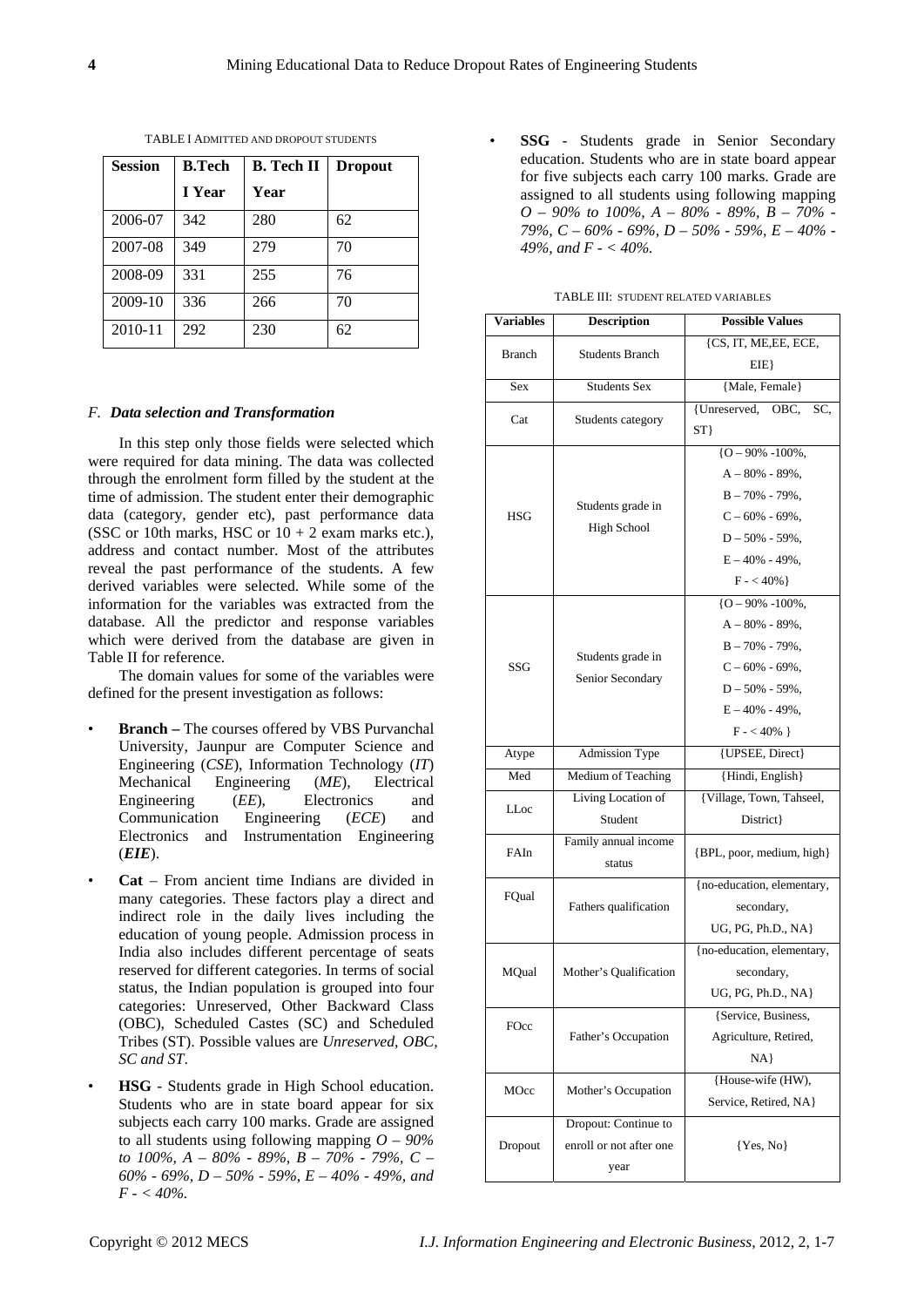- **Atype** The admission type which may be through Uttar Pradesh State Entrance Examination (*UPSEE*) or *Direct* admission through University procedure.
- Med This paper study covers only the colleges of Uttar Pradesh state of India. Here, medium of instructions are *Hindi or English*.
- **Dropout** Dropout condition. Whether the student continues or not after one year. Possible values are *Yes* if student continues study and *No* if student dropped the study after one year.

## *G. Implementation of Mining Model*

WEKA toolkit [20] is a widely used toolkit for machine learning and data mining originally developed at the University of Waikato in New Zealand. It contains a large collection of state-of-the-art machine learning and data mining algorithms written in Java. WEKA contains tools for regression, classification, clustering, association rules, visualization, and data pre-processing. WEKA has become very popular with academic and industrial researchers, and is also widely used for teaching purposes.

To use WEKA, the collected data need to be prepared and converted to (arff) file format to be compatible with the WEKA data mining toolkit.

#### *H. Results and Discussion*

Four classification techniques have been applied on the dataset on hand to build the classification model. The techniques are: the ID3 decision tree algorithm, the C4.5, CART decision tree algorithm and the alternative decision tree (ADT) algorithm.

After applying the preprocessing and preparation methods, we try to analyze the data visually and figure out the distribution of values. Figure 1 depicts the distribution of values of students in period from 2006- 07 to 2010-11.



Figure 1: Visualization of the Students Categorization.

The Table III shows the accuracy percentages for each ID3, C4.5, CART and ADT decision tree algorithms for classification applied on the above data sets using 10-fold cross validation is observed as follows:

| <b>Algorithm</b> | <b>Correctly Classified</b><br><b>Instances</b> | <b>Incorrectly Classified</b><br><b>Instances</b> |
|------------------|-------------------------------------------------|---------------------------------------------------|
| ID3              | 90.9091 %                                       | 3.6364%                                           |
| C <sub>4.5</sub> | 89.0909%                                        | 10.9091%                                          |
| <b>CART</b>      | 86.0606%                                        | 13.9394%                                          |
| <b>ADT</b>       | 87.2727%                                        | 12.7273%                                          |

TABLE III: ACCURACY PERCENTAGES FOR DROPOUT

The tree generated by ID3 algorithm was very deep, since it started by attribute HSG, which has 7 values.

The HSG has the maximum gain ratio, which made it the starting node and most effective attribute. Other attributes participated in the decision tree were SSG, LLoc, Mocc, Branch, Sex, FAIn and Cat. Other attributes such as: Atype, FQual, MQual, FOcc and Medium appeared in other parts of the decision tree.

The ID3 tree indicated that all these attributes have some sort of effect on the dropout of student, but the most affective attributes were: HSG, SSG and LLoc. Other hints could be extracted from the tree indicates that the students with  $HSG = 'O'$  or 'A' are continue their study. Wherever Sex is taken into consideration, Male students have greater possibility of discontinuation of study than Female.

The tree generated using the C4.5 algorithm also indicated that the HSG attribute is the most affective attribute. The generated C4.5 tree is shown in figure 2.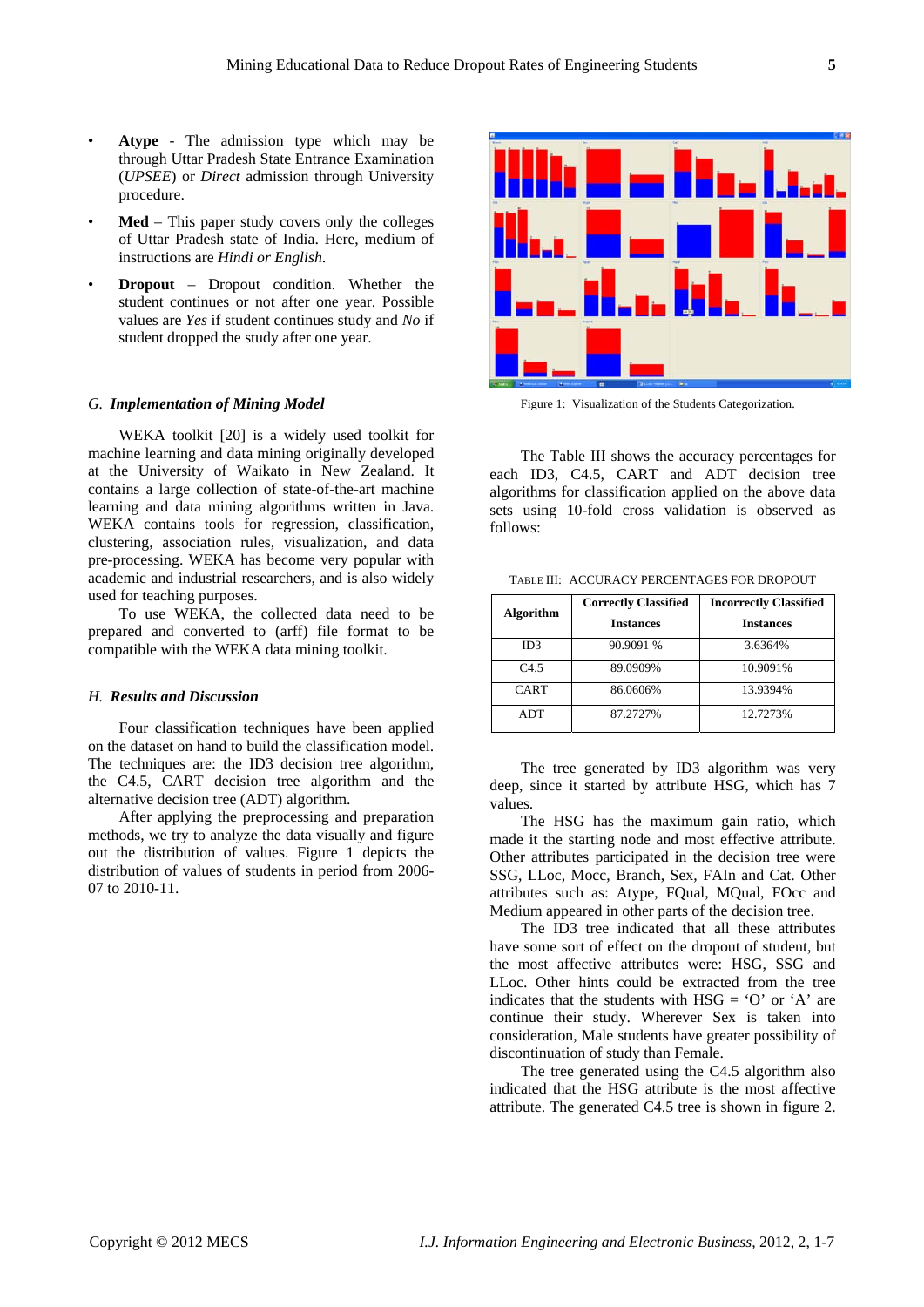

Figure 2. A decision tree generated by C4.5 algorithm

The tree generated by CART algorithm started by attribute SSG. The SSG is the starting node and most effective attribute. Other attributes participated in the decision tree were HSG, Cat, FAIn and FOcc, MOcc. Other attributes such as: Atype, FQual, MQual, Sex and Medium not appeared in the decision tree.

The CART tree indicates that the most affective attributes were: SSG, HSG and Cat. Other hints could be extracted from the tree indicates that the students with  $SSG = 'E'$  or 'F' are discontinue their study. Wherever Cat is taken into consideration, unreserved students have less possibility of discontinuation of study than other category.

The alternative decision tree (ADT) learning algorithm is shown in fig. 3, we may have multiple paths from the root to the leaves that are consistent with data and we need to sum up all the numbers appearing on these paths to see whether it is positive or negative. ADTree decision trees also provide interesting insights into hidden patterns in the student dropout data set. For example, the ADT tree decision tree shows that SSG and HSG are very relevant factor.

| Alternating decision tree:                                   |  |
|--------------------------------------------------------------|--|
| $: -0.664$                                                   |  |
| $(1)$ Focc = Agri: $0.917$                                   |  |
| $(1)$ Focc $!=$ Agri: $-0.291$                               |  |
| $(9)$ Atype = UPSEE: $-0.387$<br>$\mathbf{L}$                |  |
| $(9)$ Atype = Direct: $0.454$                                |  |
| $(2) 336 = E$ : 1.08                                         |  |
| $(7)$ Cat = ST: $-0.855$<br>$\mathbf{L}$                     |  |
| (7) Cat != ST: 1.048                                         |  |
| $(2) 336$ $- E$ ; $-0.189$                                   |  |
| $(3)$ Cat = Unreserved: $0.388$<br>. .                       |  |
| $(5)$ Hocc = HW: -0.6                                        |  |
| $(6)HSG = C: 0.798$                                          |  |
| $\mathbf{I}$ and $\mathbf{I}$<br>$(6)HSG$ $!=$ $C:$ $-1.113$ |  |
| $1$ (5) Mocc $!=$ HW: 0.499                                  |  |
| (3) Cat != Unreserved: -0.49                                 |  |
| $(4)$ Lloc = Village: $0.348$                                |  |
| $(4)$ Lloc $!=$ Village: $-1.221$                            |  |
| $(8)$ HSG = A: -0.67                                         |  |
| $(8)$ HSG $!=$ A: 0.171                                      |  |
| $(10)$ Cat = SC: -0.553<br>. .                               |  |
| $(10)$ Cat != SC: 0.303                                      |  |
| Legend: $-ve = Y$ , $+ve = W$                                |  |
| Tree size (total number of nodes): 31                        |  |
| Leaves (number of predictor nodes): 21                       |  |
| mm<br>$\leftarrow$                                           |  |

Figure 3:ADT Decision Tree

Table IV below shows the four machine learning algorithms that produce predictive models with the best precision values for dropout students in our experiments. For these algorithms, the best precision

values (ranging from around 67.7% to 85.7%) are almost all accomplished when learning from the data set.

TABLE IV: CLASSIFIERS ACCURACY

| <b>Algorithm</b> | <b>Precision values for</b> |
|------------------|-----------------------------|
|                  | <b>Dropout students</b>     |
| ID3              | 85.7%                       |
| C4.5             | 80.8%                       |
| CART             | 67.7%                       |
| <b>ADT</b>       | 72.4%                       |

#### **V. CONCLUSIONS**

Frequently used decision tree classifiers are studied and the experiments are conducted to find the best classifier for retention data to predict the student's drop-out possibility.

On working on dropout students, many attributes have been tested, and some of them are found effective on the prediction. The HSG was the strongest attribute, then the SSG, with slight effect of FAIn (Family Annual Income) and MOcc (Mother's Occupation).

The Medium attribute did not show any clear effect while the Category and Sex have shown some effect in some of the experiments for predicting the dropout students.

Machine learning algorithms such as the ID3 learning algorithm can learn effective predictive models from the student dropout data accumulated from the previous years, because the precision value for dropout student is highest 85.7%. The empirical results show that we can produce short but accurate prediction list for the student dropout purpose by applying the predictive models to the records of incoming new students. This study will also work to